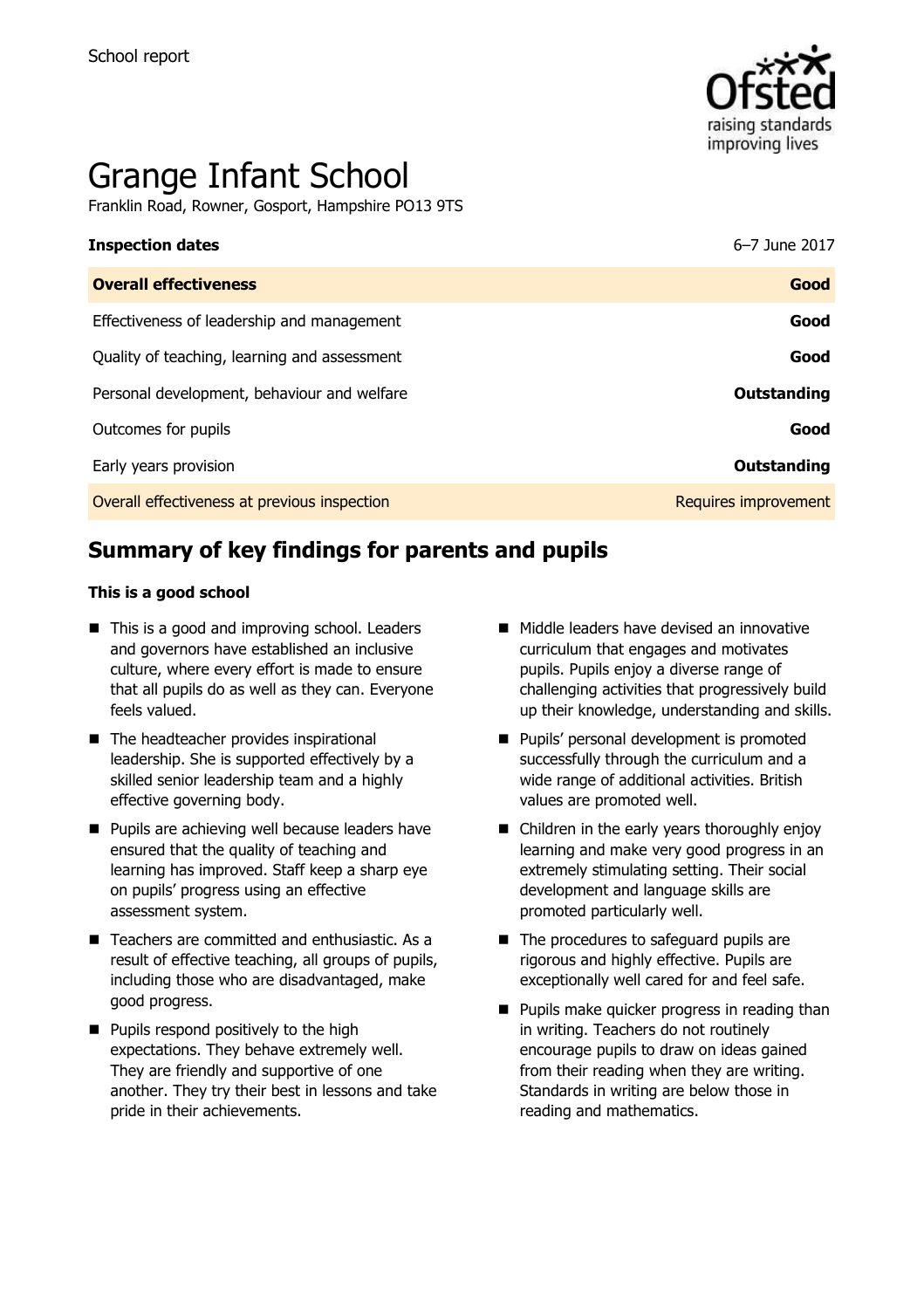

# **Full report**

### **What does the school need to do to improve further?**

- Accelerate pupils' progress and raise their attainment in writing, so that it more closely matches that in reading, by:
	- encouraging pupils to use the literary devices and vocabulary they come across in their reading in their writing
	- ensuring that teachers routinely draw attention to such links during lessons
	- fully embedding the successful, innovative approaches to teaching pupils how to analyse texts.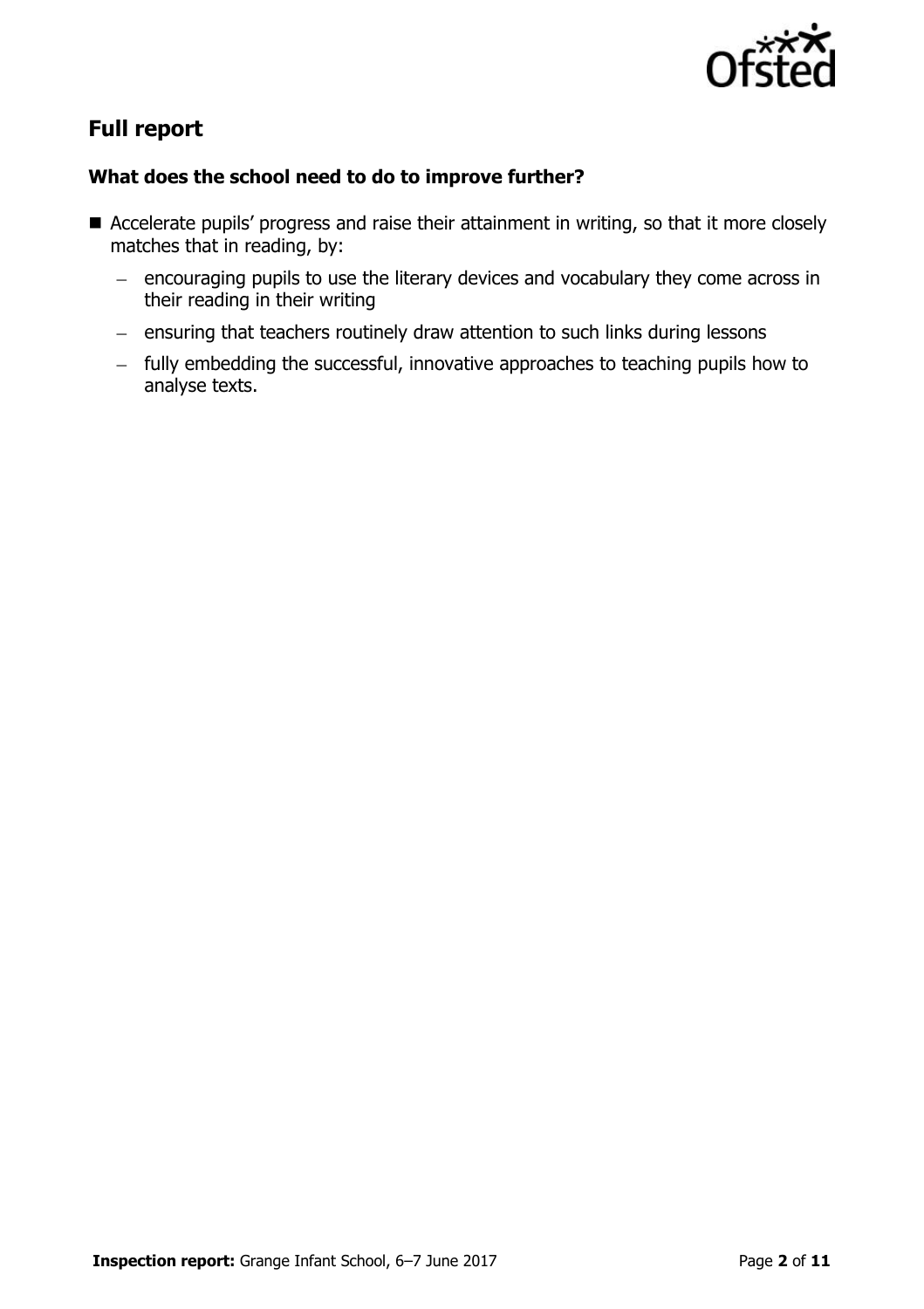

# **Inspection judgements**

#### **Effectiveness of leadership and management Good**

- The headteacher has played a pivotal role in improving the school's effectiveness and establishing an ambitious culture. There is a shared sense of purpose, reflecting the school's core values of 'respect, care, achievement, behaviour, independence'.
- Inclusion underpins the ethos. Leaders have high expectations for all groups and provide much support and guidance for pupils and parents. Meticulous records are kept to track progress and spot any pupils falling behind.
- The performance management system is used effectively to raise standards. Leaders check the quality of teaching, promote effective methods and provide support where improvement is needed. Teachers new to the profession are well supported.
- Staff benefit from many opportunities for professional development, such as training in how to widen pupils' skills in reading and deepen their understanding of mathematics through solving increasingly complex problems.
- Middle leaders are given time to develop their awareness of subjects through lesson observations, work scrutiny and the analysis of assessment information. They play an essential role in devising, modifying and planning a curriculum which is engaging, motivating and challenging.
- Innovation is encouraged and has resulted in some imaginative and effective curriculum design. Although not fully implemented, a new approach to teaching reading, including the analysis of texts, is bearing fruit. There are widespread opportunities for pupils to develop reasoning skills in mathematics.
- The science curriculum is of note, as it focuses on the progressive acquisition of scientific skills, underpinned by key knowledge. Pupils have ample opportunities to learn in real contexts. For example, cameras in a bird box and a badgers' sett bring their learning to life.
- The curriculum promotes pupils' spiritual, moral, social and cultural development effectively. Visits and visitors are numerous, including trips to local museums. Afterschool activities include sports, arts, science, reading and music. All staff have an outdoor leadership qualification.
- Pupils gain a secure and age-appropriate understanding of fundamental British values, such as tolerance and fairness. Topics, such as exploring the school's location as an airbase in the First World War and finding out about the sinking of the Titanic, make a significant contribution to pupils' understanding of respect, tolerance and courage.
- The school makes effective use of the additional funding to ensure that disadvantaged pupils have similar opportunities as others to learn. Additional funding for physical education and sport is used well. Sports coaches take physical education lessons and after-school clubs, passing on their skills to school staff. Leaders use funding to support pupils who have special educational needs and/or disabilities well.
- Parents feel welcomed and well informed. Their comments included, 'I'm delighted with the warm welcome' and, 'We're thrilled, she's learning such a lot.' Parents of children who have special educational needs and/or disabilities were equally complimentary.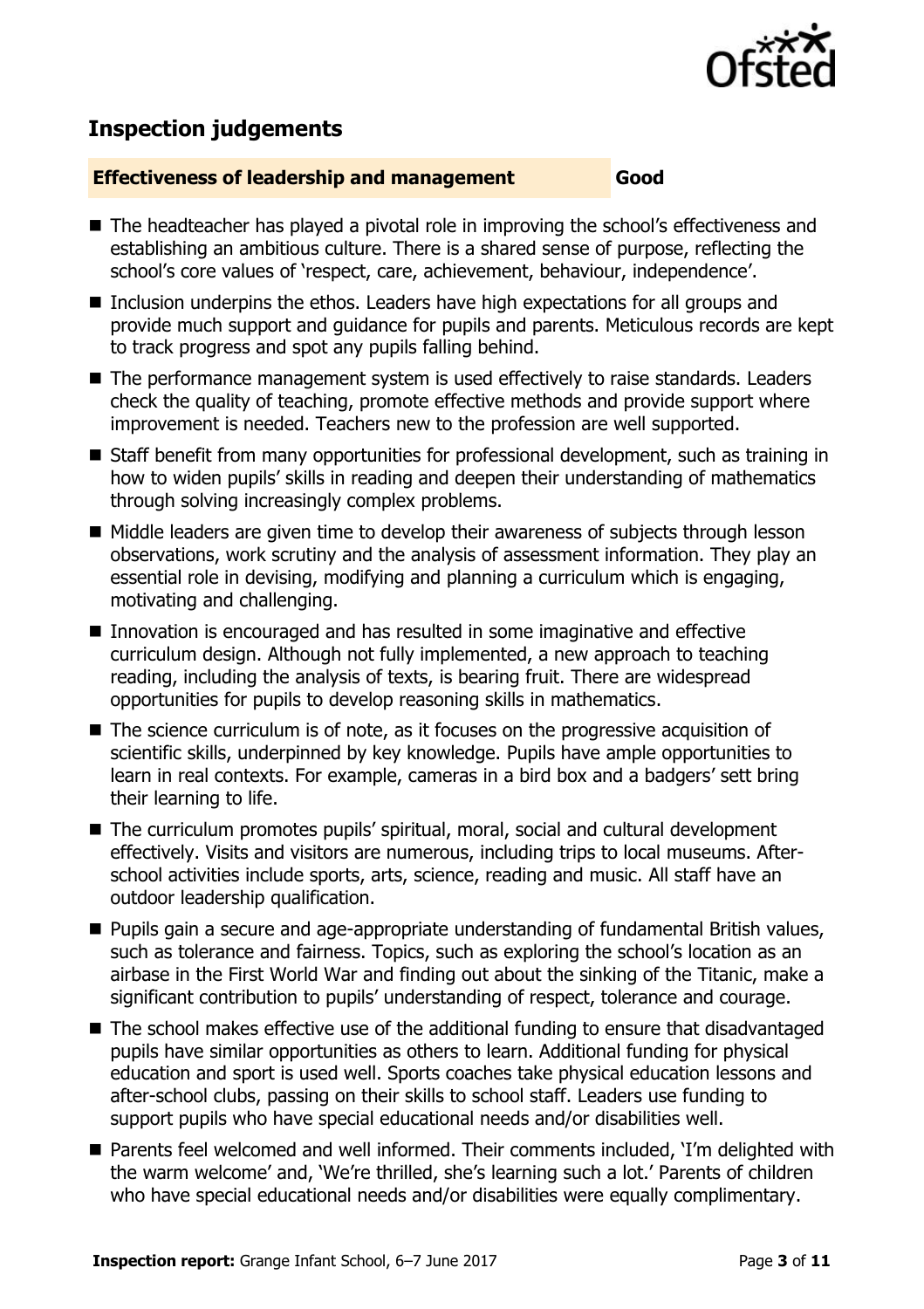

### **Governance of the school**

- Governors make an excellent contribution to the school's leadership. They have a wide variety of skills and expertise. They are extremely well informed, gaining information through rigorous questioning of school leaders, sampling pupils' work alongside teachers, meeting with pupils and analysing assessment information.
- Governors seek assurance that all groups do well, including those who are disadvantaged, those who have special educational needs and/or disabilities and the most able.
- Governors are proactive and have a shared commitment to improvement. They support and challenge leaders, contributing to the culture of ambition throughout the school. Improvement plans are firmly based on rigorous self-review and include specific targets and measurable success criteria.

#### **Safeguarding**

- The arrangements for safeguarding are effective.
- **Pupils are taught how to be safe. They understand how to look after themselves in a** variety of situations, such as avoiding hazards when crossing roads and using the internet. Pupils care for one another. They have the confidence to speak to an adult if they have any concerns about themselves or a friend.
- Governors have ensured that safeguarding procedures are very effective. All staff are well informed about keeping children safe and visitors are reminded of their responsibilities as they enter the school.
- Staff are well trained on how to care for pupils and how to respond appropriately if they have concerns. The school ensures that local agencies dedicated to keeping children safe respond promptly to any concerns raised.
- Recruitment procedures are secure. Record-keeping is detailed and systematic. The school works effectively with parents to keep children safe. A breakfast club provides a welcoming haven for pupils.

#### **Quality of teaching, learning and assessment Good**

- Teachers create stimulating learning environments. These include imaginative reading corners linked to current topics. Classrooms abound with prompts to support pupils' learning, including, for example, lists of vocabulary and mathematical terms.
- Relationships are very positive. Pupils respond positively to the high expectations of their behaviour. They are attentive and cooperate well when working in pairs or small groups.
- Teachers have very secure subject knowledge. They interpret the curriculum in imaginative ways which engage and motivate pupils. Pupils in Year 2, for example, were full of enthusiasm as they showed photographs of their teachers in the roles of Tinker Bell and Samuel Pepys.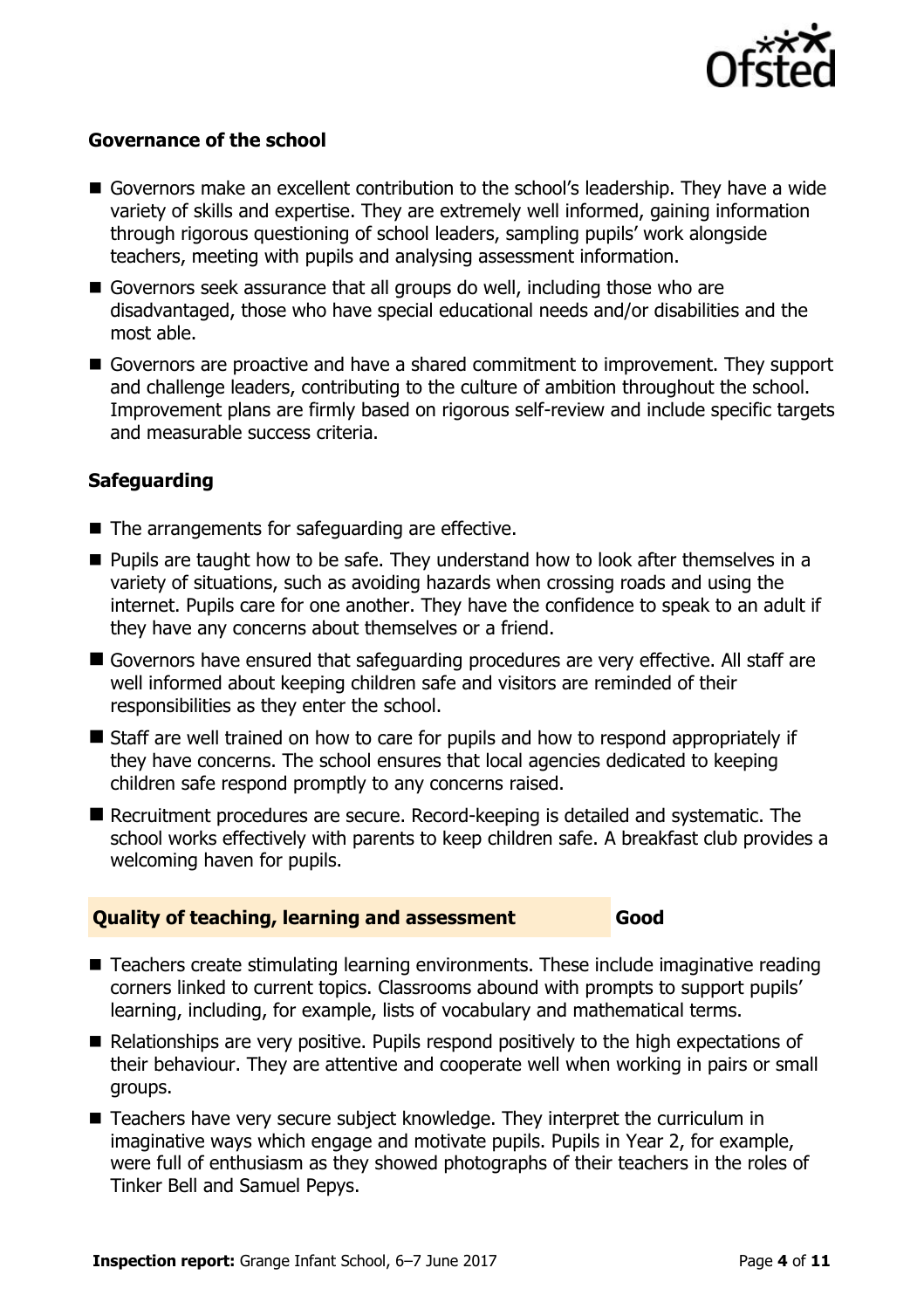

- Teachers use questions skilfully to elicit pupils' ideas and promote deep understanding. Teaching assistants are also adept at prompting pupils' thinking as they interact with them. They make a valuable contribution during class lessons. For example, they often take small groups to provide additional challenge or to help pupils who are finding things difficult.
- **Pupils are routinely challenged, with a special focus on the most able. Careful planning** and sequencing of lessons help to ensure that learning moves at a good pace for all pupils, including those who have special educational needs and/or disabilities.
- **Pupils enjoy reading and are proud of their achievements. They were keen to show** their certificates for reading at home consecutively over 100, 125 and 150 days. The systematic teaching of phonics enables pupils to move from recognising individual letter sounds to reading and writing unfamiliar words.
- **Pupils respond enthusiastically to writing tasks which interest and challenge them. This** was evident as they discussed the progress shown in their 'best writing' books, which include independent written work at specific points during the year. Pupils delighted in showing some of their work. One had written: 'Interestingly, frogs lay eggs on wet places. Eggs look like dots in the middle of jelly. How amazing.'
- Teachers do not routinely encourage pupils to draw on their increasing skills in textual analysis when thinking about the literary devices, sentence structure and vocabulary they might include in their own writing.
- Teachers use resources effectively. Much work in mathematics involves practical counting and sorting equipment, and challenging problems linked to current curriculum topics. Pupils, including those who speak English as an additional language, benefit from visual resources, including interactive computer display boards and well-designed information sheets.
- The school's marking scheme is applied consistently and pupils routinely read and respond to teachers' comments. Pupils know what is expected as they work on independent tasks, and this helps them gain a good idea of what they need to do to improve.

#### **Personal development, behaviour and welfare <b>COUNG COULDER** Outstanding

#### **Personal development and welfare**

- The school's work to promote pupils' personal development and welfare is outstanding.
- Pupils' extremely good conduct reflects the school's success in promoting high standards. Bullying is rare. If it occurs, it is immediately addressed. Pupils know what to do if they are worried. They are confident in confiding in an adult if necessary. Pupils say that they feel safe and their parents agree. One commented: 'Staff have always created an environment to encourage him and make him feel happy and safe.'
- Support for pupils' social, emotional and mental health is highly effective, and the school draws on outside agencies when necessary. Children with complex behavioural issues are very well supported and, for the most part, take a full part in lessons. Support for vulnerable children and their families is very strong. Staff are sensitive to the needs of pupils whose parents are posted overseas with the armed forces.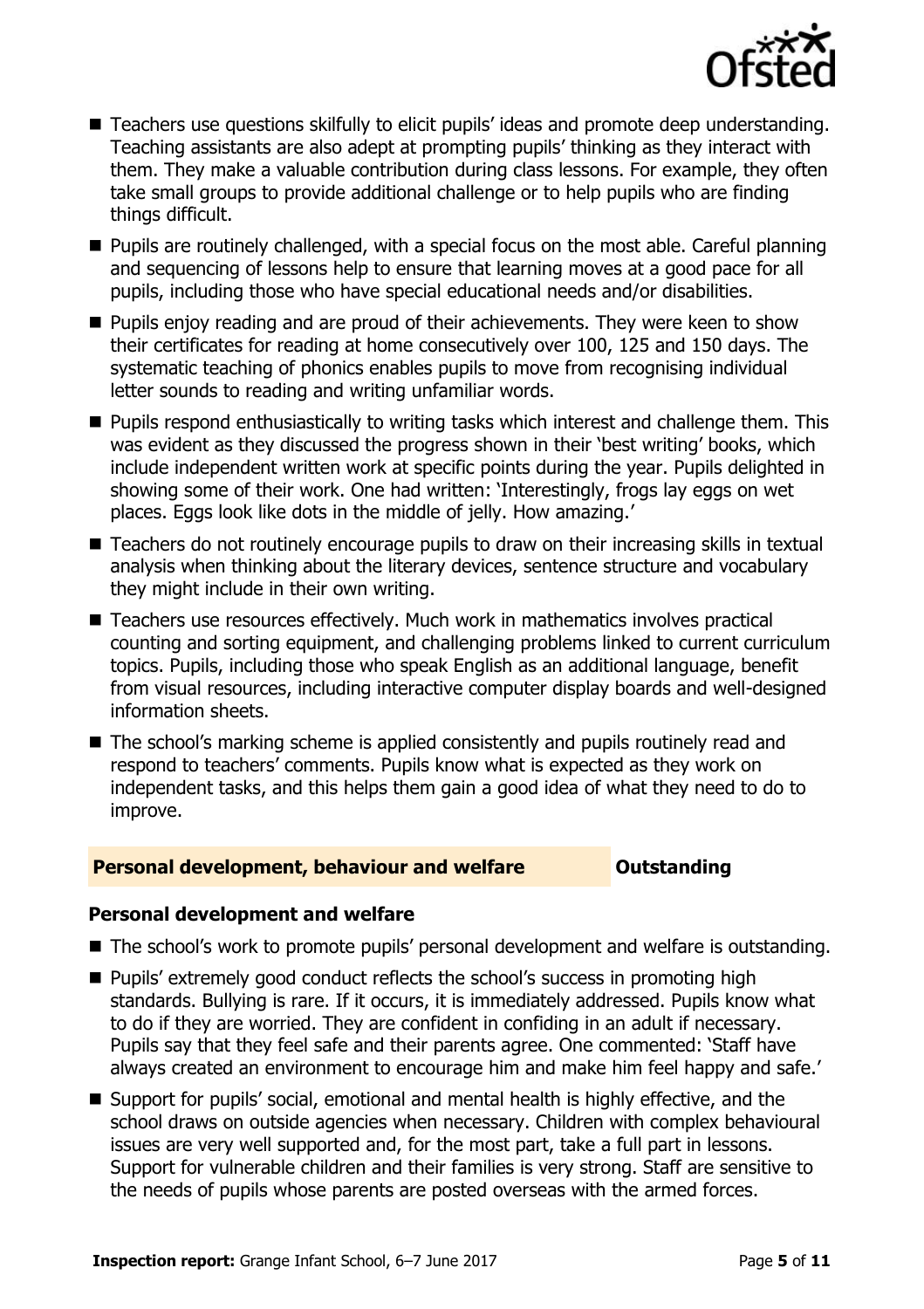

**Pupils have a good understanding of a healthy lifestyle, including the importance of** nutritious food and exercise. They are aware of possible hazards when crossing roads and using the internet. Before visits, pupils contribute ideas to assessing the potential risks involved.

#### **Behaviour**

- The behaviour of pupils is outstanding.
- **Pupils are confident and take pride in their work and their school. Their comments** included, 'I love everything about this school' and, 'I get so many exciting challenges, especially in maths.'
- **Pupils behave extremely well in lessons, moving from one activity to another without** fuss. Their positive attitudes make a significant contribution to their achievement. One pupil proudly explained: 'I can do arithmetic – that's adding, subtracting, multiplying and dividing – using four digits.'
- **Pupils' behaviour during assemblies is exemplary. Pupils play with one another** harmoniously and are well mannered during lunchtime. They cooperate very well in groups and pairs and share resources amicably. They respond maturely to flexible grouping and partnerships, quickly settling down and exchanging ideas with their classmates.
- **Pupils conduct themselves well and show respect. They value the 'respectful awards'** given daily in each class. A lottery of award winners results in a group visiting the mayor. Pupils are confident when talking with adults. They are inquisitive but, at the same time, polite and courteous.

#### **Outcomes for pupils Good Good**

- **Pupils make good progress through the school. As children enter Reception, their** communication, language and numeracy skills are frequently well below what is typical for their age. By Year 2, pupils' performance is typically close to the national average.
- $\blacksquare$  In 2016, national assessments showed that the attainment of pupils in reading, writing and mathematics was at or above the standards expected for pupils. The proportion of pupils achieving a greater depth in these subjects was also close to or above national figures.
- The school's assessment information shows that the proportion of pupils reaching a deeper knowledge and understanding has increased. Lesson observations and the scrutiny of pupils' work reflect this picture. Pupils' skills in reading and mathematics are strong. Attainment in writing has increased, although the difference between standards in reading and writing is wider than found nationally.
- **Pupils make good, and often rapid, progress in phonics. Results of the Year 1 phonics** screening check have risen year by year and are in line with national averages. Pupils rise to additional challenge as they begin to analyse texts. The most able pupils increasingly identify how authors capture their readers' attention and are beginning to draw inferences from texts.
- The attention to ensuring that pupils have a secure grasp of essential number facts and mathematical ideas is bearing fruit. Pupils respond well to the challenge of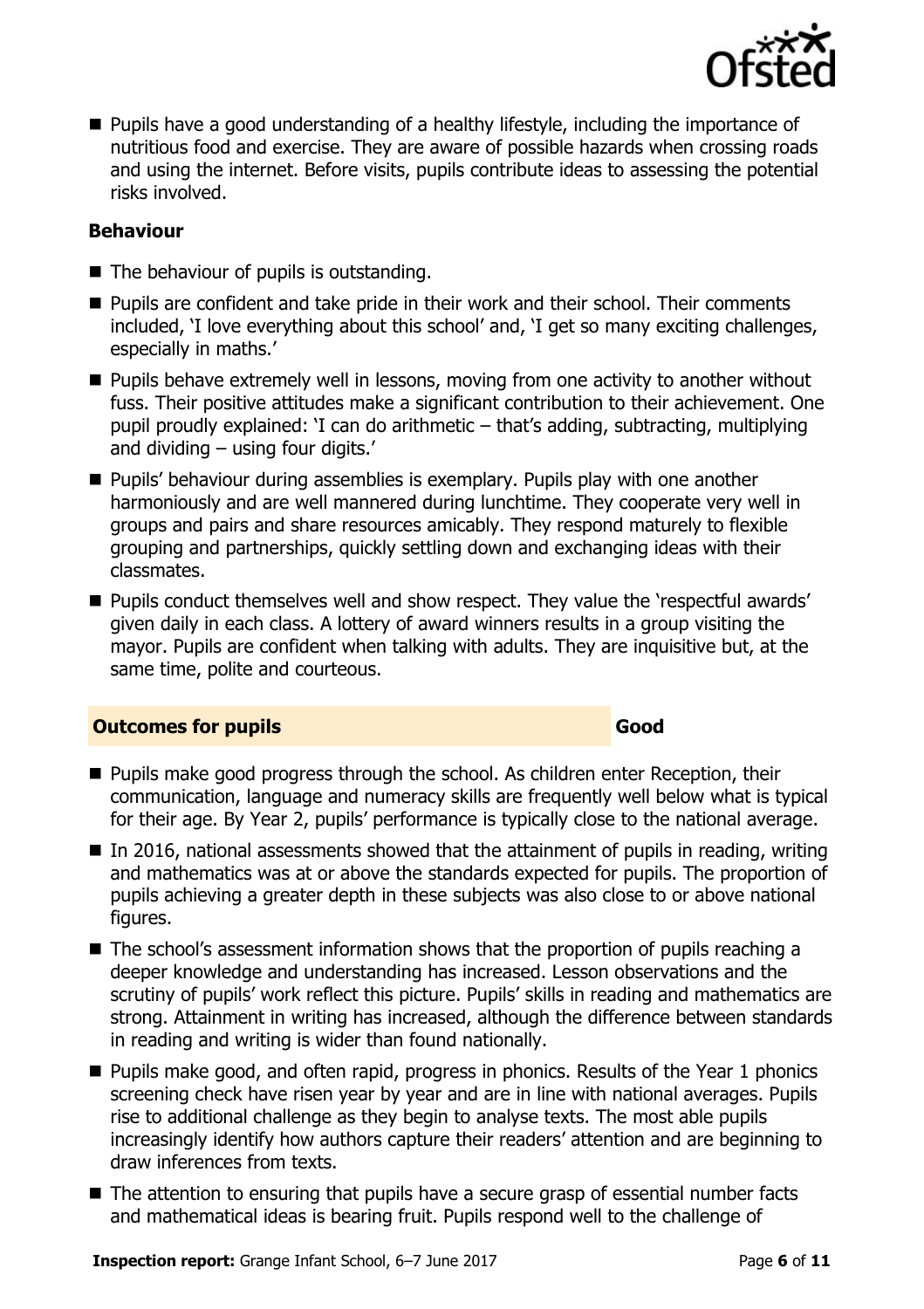

applying their numeracy skills to solve increasingly complex mathematical problems.

- **Pupils make good progress in science. They learn to observe carefully, hypothesise and** draw conclusions. Pupils use scientific vocabulary increasingly as they move through the school and, by the end of Year 2, they present their findings using scientific terms, diagrams and charts.
- Pupils who have special educational needs and/or disabilities are making good progress from their starting points. Standards in reading and mathematics have improved, although pupils tend to find writing more difficult.
- The difference between the achievement of disadvantaged pupils and other pupils nationally is diminishing, particularly in reading and writing. Standards attained by disadvantaged pupils are close to other pupils in the school. The most able disadvantaged pupils generally fulfil their potential. They are among the highest-ability groups in phonics, for example.
- **Pupils who speak English as an additional language make good, and often rapid,** progress. For example, a pupil who arrived struggling to write her name at the beginning of the year wrote: 'Do you like owls? Would you want to do more? Well, read this report and you'll be excellent at owls.'

#### **Early years provision CONSTANDING TO A RESEARCH CONSTANDING TO A RESEARCH CONSTANDING TO A RESEARCH CONSTANDING TO A RESEARCH CONSTANDING TO A RESEARCH CONSTANDING TO A RESEARCH CONSTANDING TO A RESEARCH CONSTANDING TO**

- The early years leader's determination to help children make the best possible start to their school life is underpinned by a high degree of expertise and very effective skills in management. She keeps a close eye on the quality of teaching and sets an excellent example in her own teaching. She holds colleagues to account, while at the same time providing well-informed advice and support.
- Children's progress is meticulously monitored and any anomalies are addressed. The early years pupil premium is used to good effect. Disadvantaged pupils are supported very well and are among the highest attainers.
- Adults have high expectations for children's achievement and interact with them very effectively. The learning environment is stimulating. Both indoors and outside, children benefit from a wide range of opportunities to develop in all areas. They have access to an excellent range of learning resources in all three classrooms.
- Children benefit from support by staff who have an instinctive awareness of when to intervene and give guidance, and when to encourage children to play and learn independently. Children develop a good degree of resilience and learn to sustain their concentration as they try things out using their own ideas.
- Children make good and often rapid progress in personal development because adults provide excellent role models and promote social interaction and communication very effectively. Children typically achieve well across the board. From a low start, the proportion reaching a good level of development is in line with national averages and has risen considerably over the last four years.
- Staff work hard to engage parents. Parents appreciate the warm welcome they receive as they drop off their children and are confident that their children are kept safe. A typical comment was: 'All aspects of in-class activities and learning are well organised.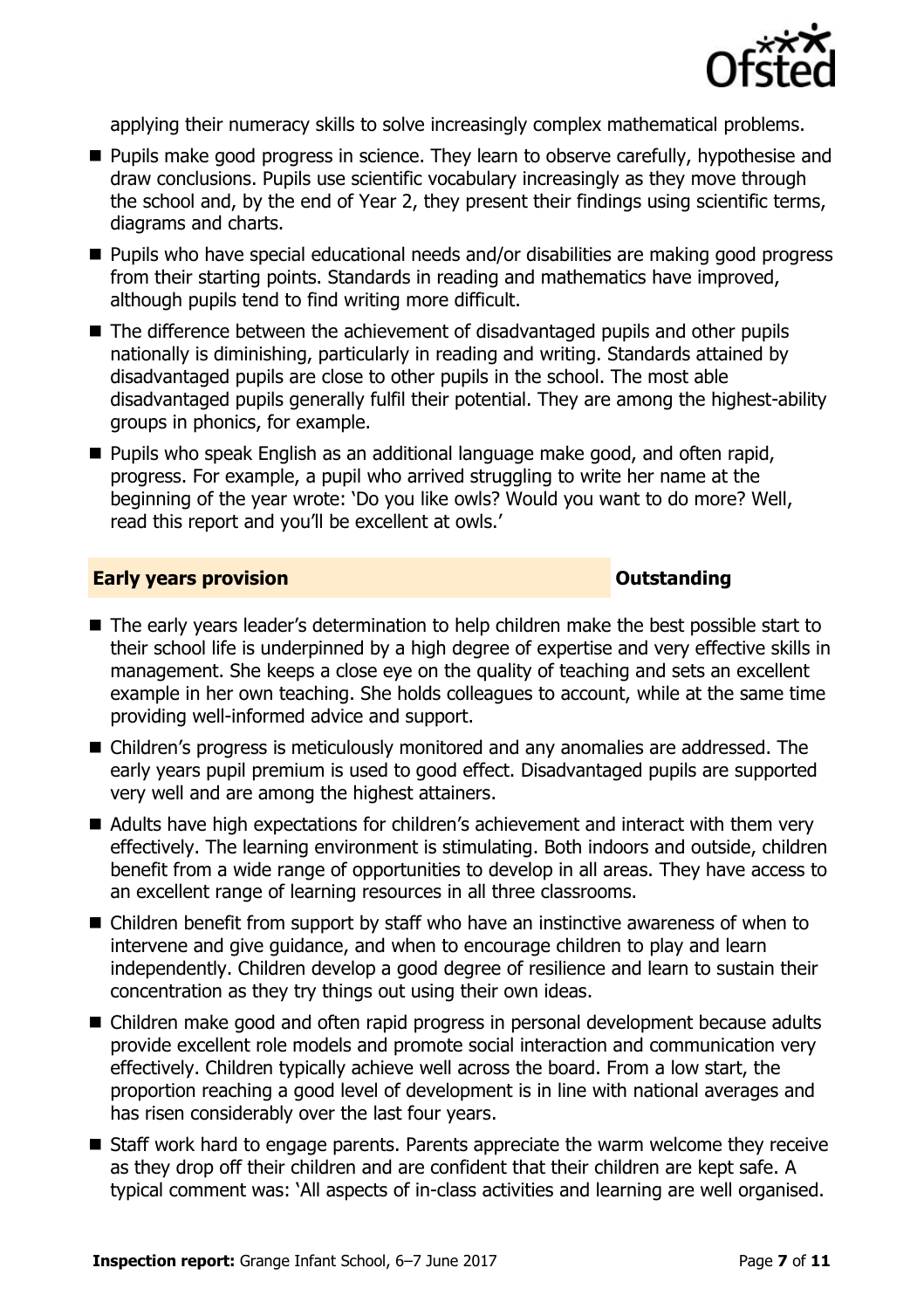

The changes to the school over recent years have been a real pleasure to see.'

- An electronic system is used effectively to provide ongoing records, including photographs of key moments in children's learning. Parents have access to the program via the internet and routinely contribute to their children's 'learning journeys'. Parents also complete 'wow eggs', recording specific accomplishments at home. These are celebrated at school and added to assessment information.
- Children's eagerness to learn, secure basic skills and inquisitive attitudes equip them very well for their entry to Year 1.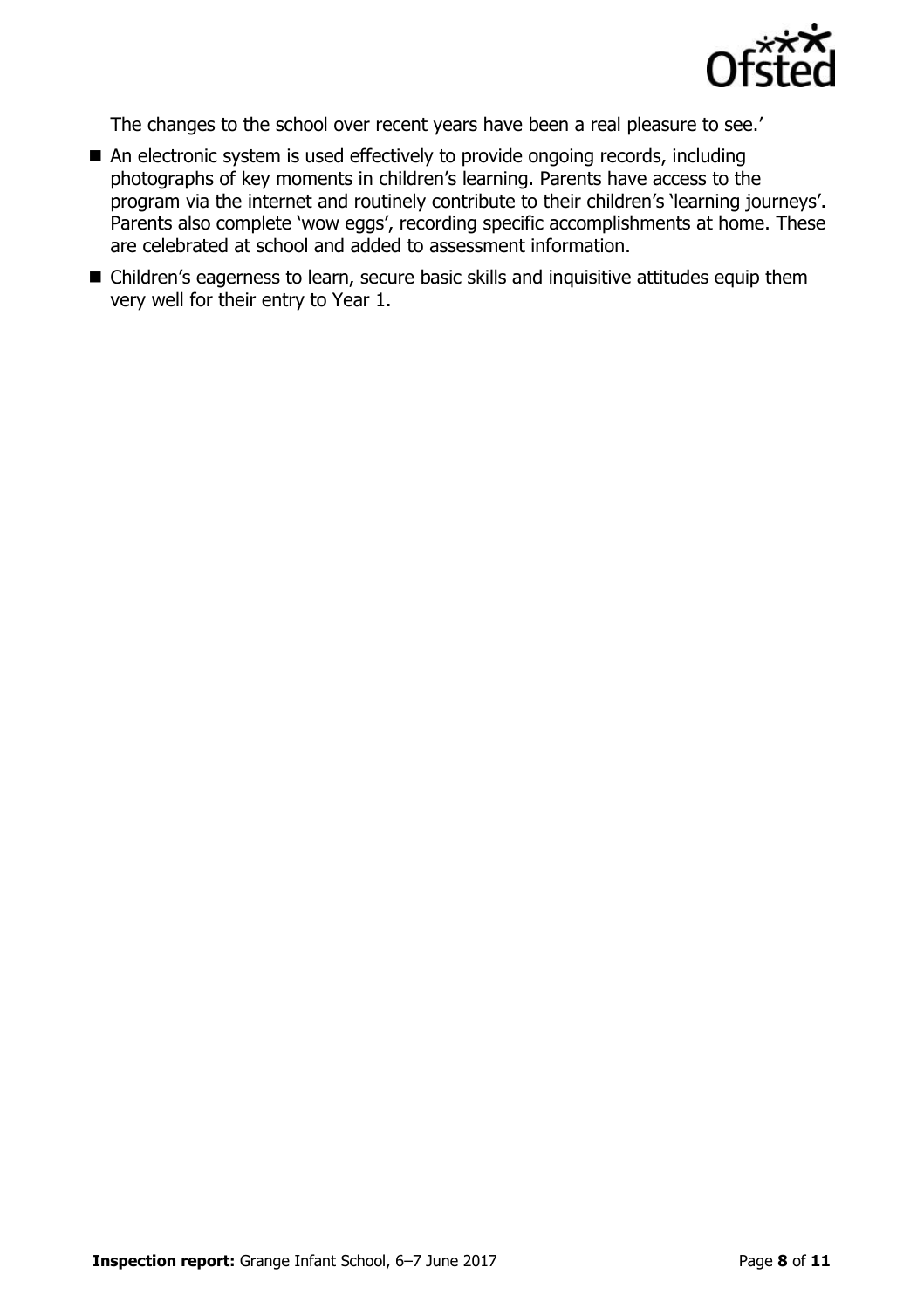

# **School details**

| Unique reference number | 116171    |
|-------------------------|-----------|
| Local authority         | Hampshire |
| Inspection number       | 10032858  |

This inspection of the school was carried out under section 5 of the Education Act 2005.

| Type of school                      | Infant                              |
|-------------------------------------|-------------------------------------|
| School category                     | Community                           |
| Age range of pupils                 | $4$ to $7$                          |
| <b>Gender of pupils</b>             | Mixed                               |
| Number of pupils on the school roll | 233                                 |
| Appropriate authority               | The governing body                  |
| Chair                               | Jan Heath                           |
| <b>Headteacher</b>                  | Sarah Duffy                         |
| Telephone number                    | 02392 582984                        |
| Website                             | www.grange-inf.hants.sch.uk         |
| <b>Email address</b>                | adminoffice@grange-inf.hants.sch.uk |
| Date of previous inspection         | 23-24 April 2015                    |

#### **Information about this school**

- The school meets requirements on the publication of specified information on its website.
- The school is larger than the average-sized infant school.
- **Most pupils are of White British heritage. The proportion of pupils from minority ethnic** groups is below average. Around 12% pupils are at an early stage of learning English. This is half the national average.
- The proportion of pupils who have special educational needs and/or disabilities is broadly average.
- $\blacksquare$  The proportion of pupils supported by the pupil premium is above average.
- Early years provision consists of three full-time Reception classes.
- The school runs a daily breakfast club.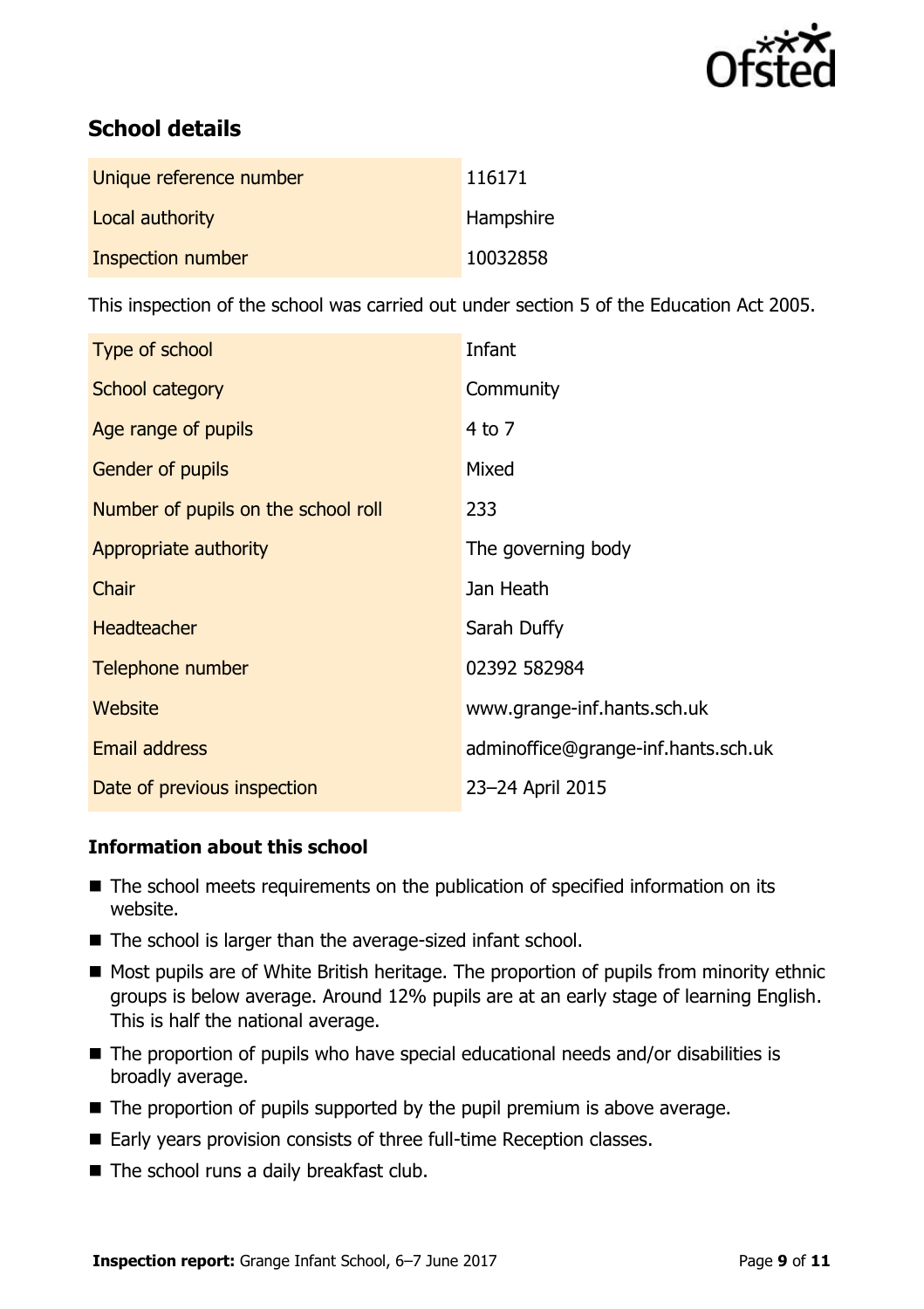

# **Information about this inspection**

- Inspectors observed activities in all year groups. Most observations were undertaken with the headteacher and deputy headteacher.
- **Inspectors met with members of the governing body and a member of the local** authority.
- Meetings were also held with pupils to discuss their views on their learning and wellbeing, and with parents to gain their views about the school.
- **Inspectors heard pupils read from Years 1 and 2. They talked to pupils at breaktimes** and in the lunch hall, in lessons and as they moved around the school.
- Inspectors examined a range of school documents, including information on pupils' performance across the school, school improvement plans, the school's evaluation of teaching, learning and assessment, governor minutes and curriculum plans.
- Inspectors scrutinised a range of books to see what progress had been made across a range of subjects.
- Inspectors took account of 18 responses to the Ofsted parent survey, Parent View, and the results of the inspection questionnaires completed by 24 pupils and 26 members of staff.

#### **Inspection team**

Rob Crompton, lead inspector **Canadian Constanting Constant** Ofsted Inspector Penny Orme **Ofsted Inspector**